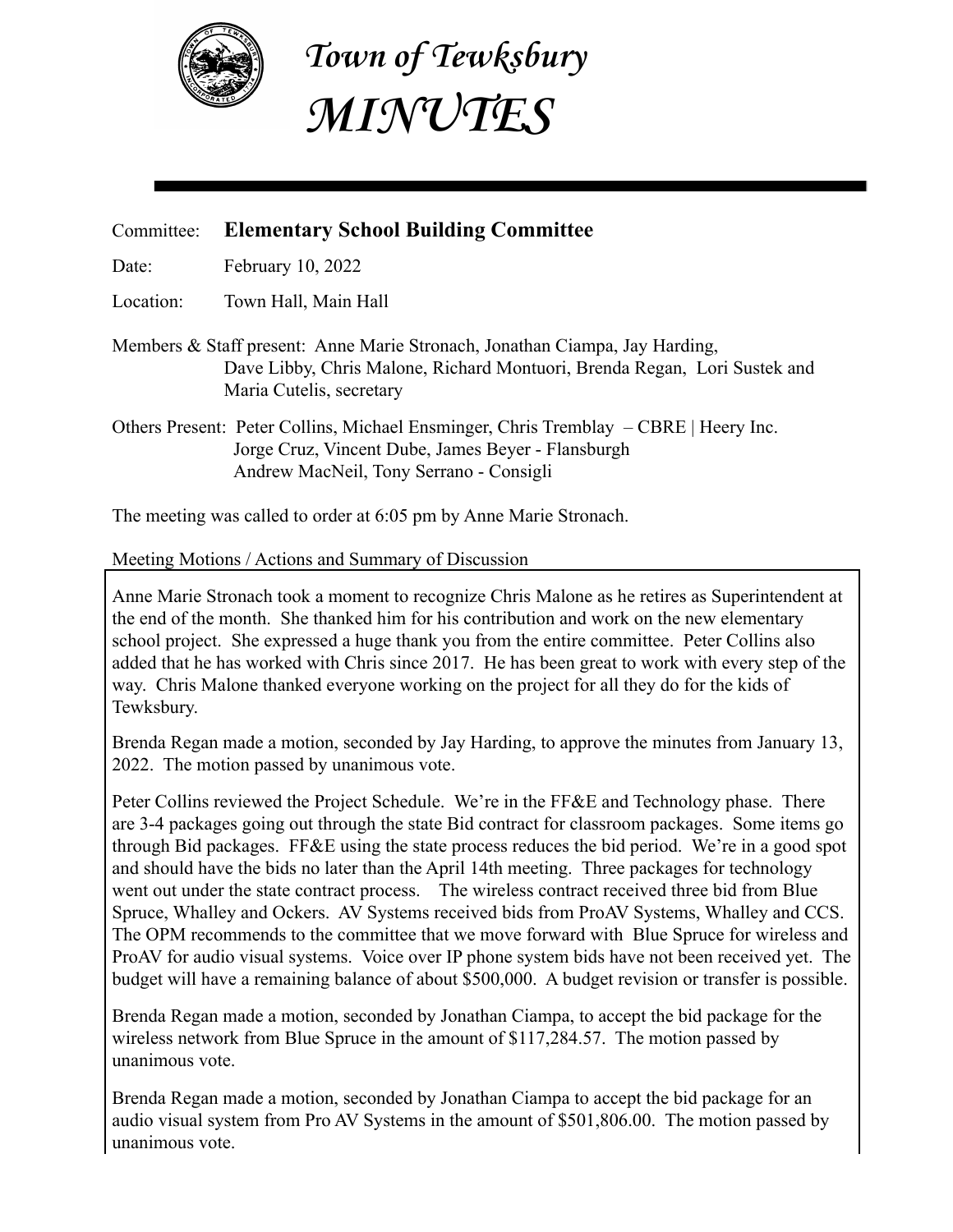Brenda Regan made a motion, seconded by Jonathan Ciampa to accept the bid package for the server from Dell Server in the amount of \$16,619.25. The motion passed by unanimous vote.

Andrew MacNeil reviewed the Consigli dashboard. Previous roadblocks have been mitigated and there are no further issues. The exterior storefront installation continues on the second floor, interior finishes continue in the east classrooms with casework and flooring, lockers have been delivered to the site for a March installation, the elevator installation to be completed in February, and the interior drywall has been completed in the gymnasium and continues in the district admin area. The schedule for the demolition of the Center School was reviewed. New photos of the progress were shown.

Peter Collins reviewed the project budget. There is no change, the budget remains as initially prepared and presented. There are no budget revisions.

The OPM dashboard was discussed. Total construction days have been 872 days, 65% of days have elapsed since GMP was approved. 69% of the Construction GMP budget has been paid with 31% remaining. There have been 13 approved change orders to date with Change order 14 pending. The Owners Construction contingency has 53% remaining. The Owners contingency remains unchanged with 99% remaining.

Peter Collins discussed the Move Manager and Moving Company selection and procurement. The proposal is in draft form. Jorge Cruz expects to have it closed out shortly. Everything is moving at a good pace and everyone is working well with Consigli.

Anne Marie Stronach asked to schedule a tour of the project for the Select Board and to include the School Committee. The tour is scheduled for Wednesday, March 2nd at 3:30 pm.

Andrew MacNeil reviewed the site logistics from April 1st, moving out of the Center School, through June 28th, end of the school year. The area in front of the Ryan School will be blocked off through the summer, This will not be a major impact to the Field House. Photos of the demolition process were reviewed. All material from the Center School will be separated and hauled away. Abatement will begin in April and demolition by the end of May.

Change Order #14 was presented and reviewed in the amount of \$72,793.88. The Change Order includes 6 items. Jonathan Ciampa objects to Change Request 165 and would like more realistic pricing. The amount of CR 165 is \$2,372.66. Andrew MacNeil has worked with the subcontractor for the last 5 years but said CR 165 could be removed and can proceed with the other five Change Order requests. The new amount for Change Order #14 is \$70,421.22 with CR 165 removed.

Brenda Regan made a motion, seconded by Jay Harding to approve the revised Change Order #14 in the amount of \$70,421.22. The motion passed by unanimous vote.

Ongoing discussion of relocation of the Center School continued. The Fire Station should be vacated by March 1st. The School Dept. can renovate for about 3 weeks and move in on March 25th. Andrew MacNeil stated that if the Center School is not vacant by April 1st, they will have to make up time every day and accelerate all site work. Anne Marie Stronach would like the abutters notified of demolition, construction activity and if there is any construction overtime.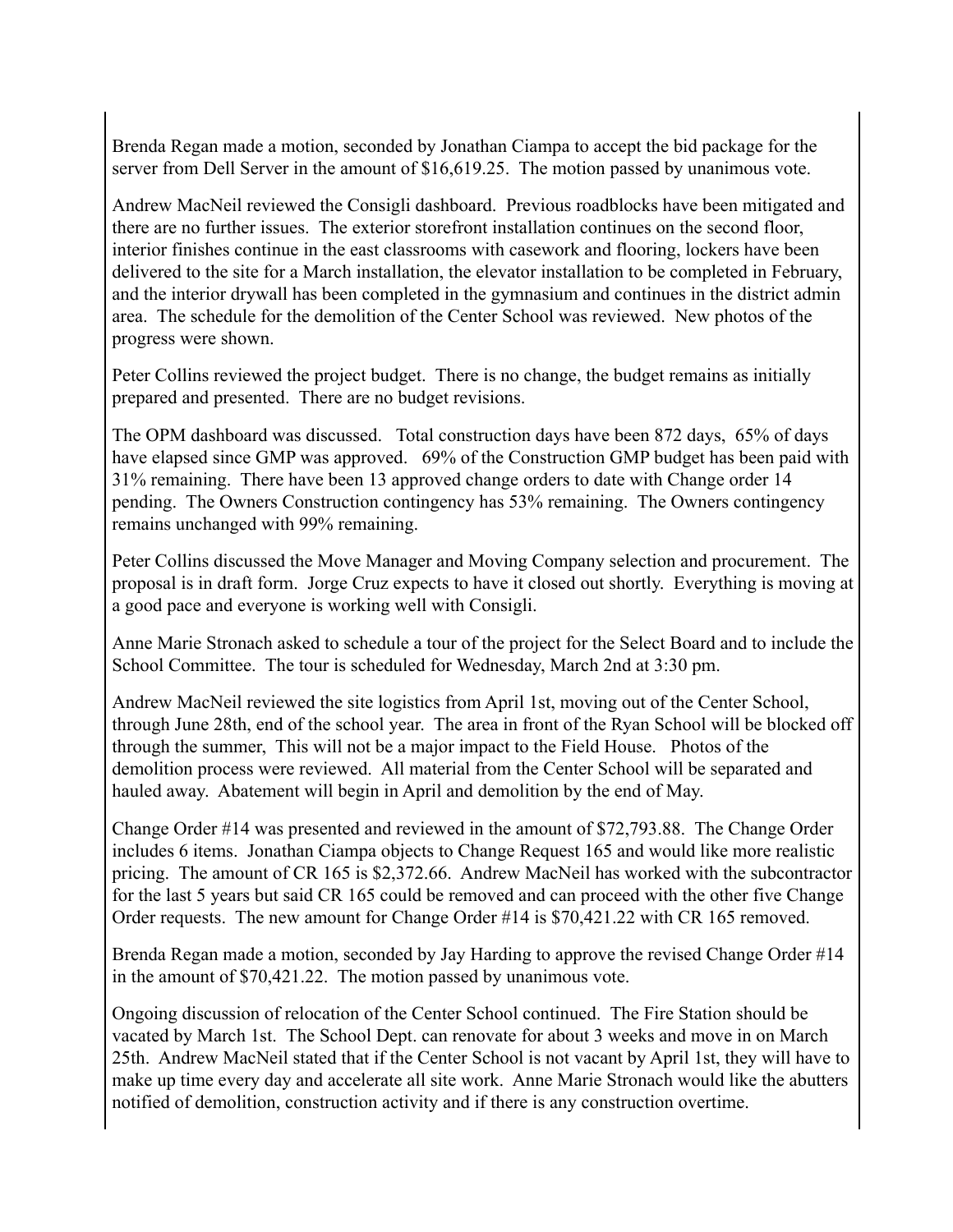Brenda Regan gave an update on the Historical Wall. She looked through pictures and binders with Nancy Reed and shared them with Flansburgh. The goal is to have photos to Bill Beatrice by February vacation. Cabinets from the Center School will be removed and incorporated in the area of the Historic Wall.

A Change Order Request has been submitted to the Change Order Committee but the CO Committee would like input from this committee regarding fencing around the detention basin. Dave Libby clarified that the CO committee is not opposed to installing the fencing for safety but they wanted the numbers from the FF&E bids before approving more spending. Jonathan Ciampa agreed that it is good to have if the money is available. Option A in the amount of \$12,582 and Option B in the amount of \$24,777 for chain link fencing. Option A is for a partial fence surround, Option B is fully enclosed.*.* Peter Collins will send out more information with photos. The next consideration was to add a gate to close off the practice field area with a manual gate in the amount of \$14,312.53.

Jonathan Ciampa made a motion, seconded by Richard Montuori, to approve the installation of a manual gate at the practice field in the amount of \$14,312.53 pending price confirmation. The motion passed by unanimous vote.

The request to add 6 card readers to the project was discussed. The locations are at the loading dock, courtyard and access to the green roof. Lori Sustek added that card readers are expensive to maintain. Vince Dube suggested adding key pads instead. Brenda Regan stated there is a lot of discussion about safety and security. There was discussion to get the wires ready before the walls are in.

Jonathan Ciampa made a motion, seconded by Jay Harding, to approve CR162 for added card readers at the school to be included in change order #14. The motion passed by unanimous vote.

Additional signage on the exterior of the three buildings – Ryan School, Center Elementary School and Field House – was discussed. The cost was \$20,611.13. The discussion will be continued at next month's meeting.

The committee discussed natural stone bollards vs. stainless steel bollards. The cost for changing the basis of design to natural stone bollards from the stainless steel bollards is \$69,056.90 as identified in Change Request 168.

Jonathan Ciampa made a motion, seconded by Richard Montuori, to withdraw the Change Order for natural stone bollards and move forward with the original design. The motion passed by unanimous vote.

Invoices were reviewed and recommended for payment by the OPM.

Richard Montuori made a motion, seconded by Jay Harding, to approve invoice #32605 for Flansburgh Architects in the amount of \$87,771.25 for January 2022. The motion passed by unanimous vote.

Richard Montuori made a motion, seconded by Jay Harding, to approve Consigli Application #21 for January 2022 in the amount of \$2,973,958.59. The motion passed by unanimous vote.